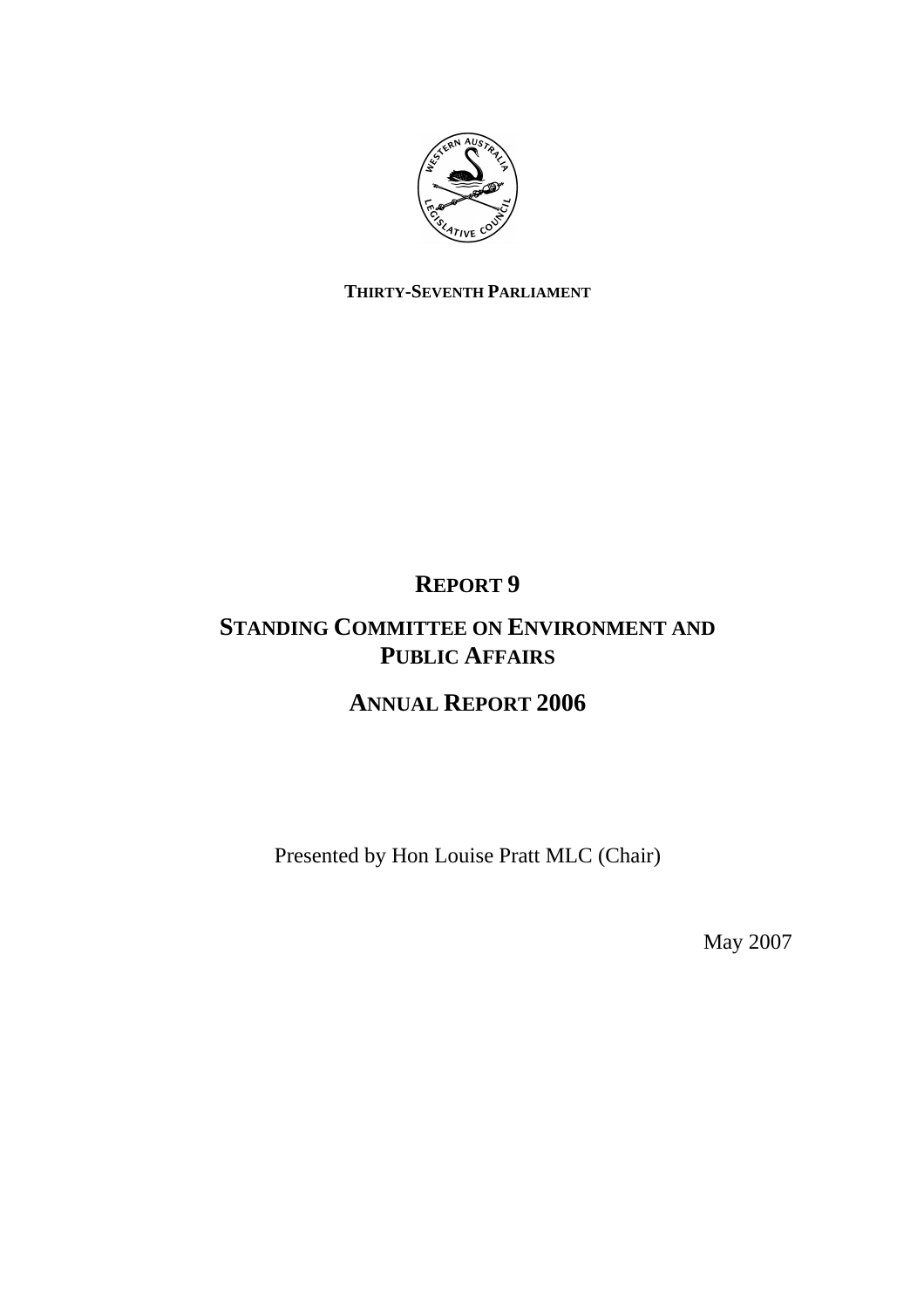## **STANDING COMMITTEE ON ENVIRONMENT AND PUBLIC AFFAIRS**

#### **Date first appointed:**

17 August 2005

#### **Terms of Reference:**

The following is an extract from Schedule 1 of the Legislative Council Standing Orders:

#### "**1. Environment and Public Affairs Committee**

- 1.1 An *Environment and Public Affairs Committee* is established.
- 1.2 The Committee consists of 5 members.
- 1.3 The functions of the Committee are to inquire into and report on
	- (a) any public or private policy, practice, scheme, arrangement, or project whose implementation, or intended implementation, within the limits of the State is affecting, or may affect, the environment;
	- (b) any bill referred by the House; and
	- (c) petitions.
- 1.4 The Committee, where relevant and appropriate, is to assess the merit of matters or issues arising from an inquiry in accordance with the principles of ecologically sustainable development and the minimisation of harm to the environment.
- 1.5 The Committee may refer a petition to another committee where the subject matter of the petition is within the competence of that committee.
- 1.6 In this order **"environment"** has the meaning assigned to it under section 3(1), (2) of the *Environmental Protection Act 1986*."

### **Members as at the time of this inquiry:**

| Hon Louise Pratt MLC (Chair)                              | Hon Paul Llewellyn MLC                     |  |
|-----------------------------------------------------------|--------------------------------------------|--|
| Hon Bruce Donaldson MLC                                   | Hon Robyn McSweeney MLC                    |  |
| (Deputy Chairman)                                         |                                            |  |
| Hon Kate Doust MLC                                        |                                            |  |
| Staff as at the time of this inquiry:                     |                                            |  |
| Mark Warner, Committee Clerk                              | Vincent Cusack, Advisory Officer (General) |  |
| <b>Address:</b>                                           |                                            |  |
| Parliament House, Perth WA 6000, Telephone (08) 9222 7222 |                                            |  |
| lcco@parliament.wa.gov.au                                 |                                            |  |
| Website: http://www.parliament.wa.gov.au                  |                                            |  |
| ISBN 1921243139                                           |                                            |  |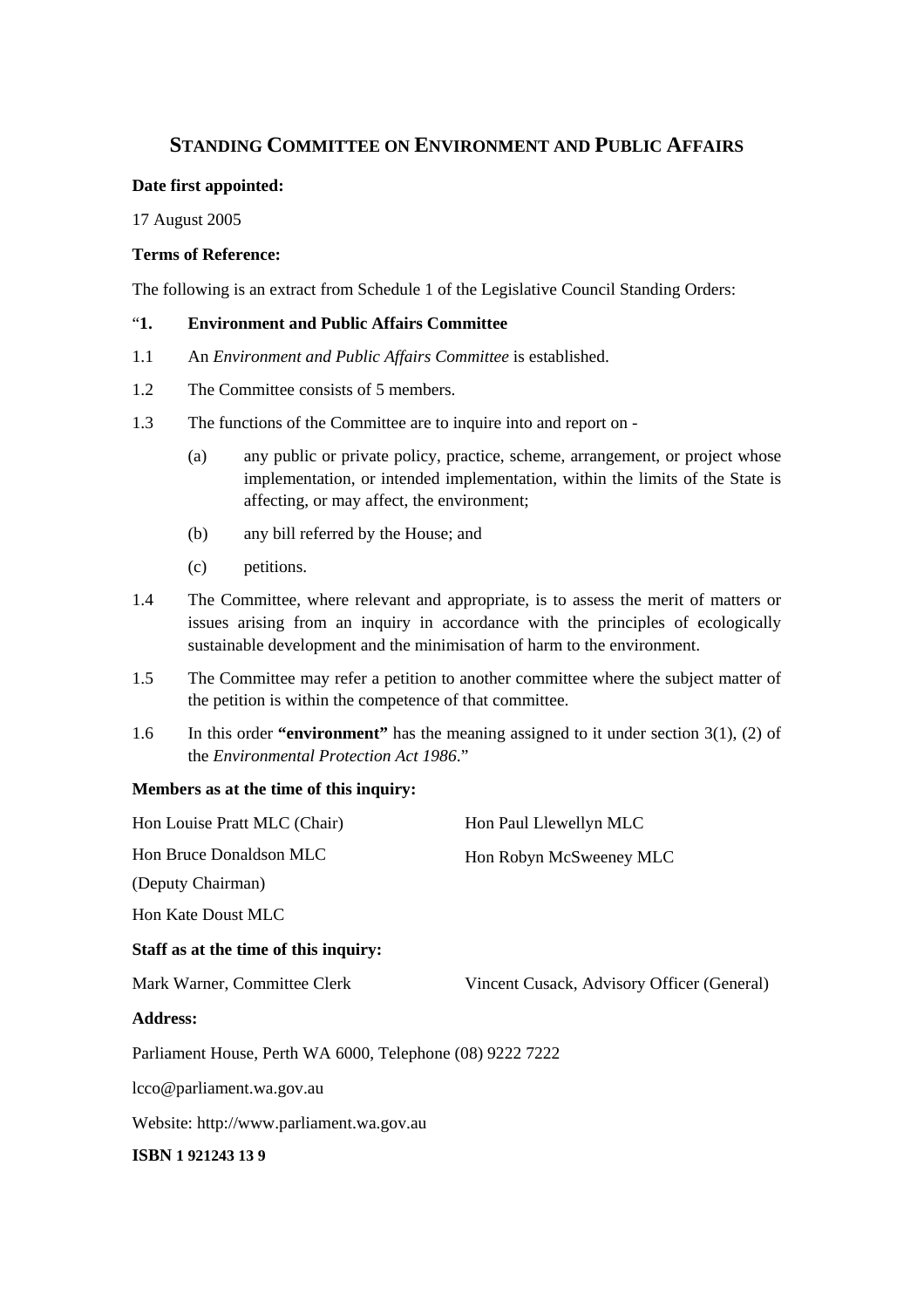## **CONTENTS**

| 1              |                                                                  |  |
|----------------|------------------------------------------------------------------|--|
| 2              |                                                                  |  |
| 3              |                                                                  |  |
| $\overline{4}$ |                                                                  |  |
| 5              |                                                                  |  |
| 6              |                                                                  |  |
|                |                                                                  |  |
| 7              |                                                                  |  |
|                |                                                                  |  |
|                | The Parliamentary Commissioner for Administrative Investigations |  |
|                |                                                                  |  |
| 8              | PETITIONS FINALISED BY THE COMMITTEE BETWEEN 31 JANUARY AND 31   |  |
|                |                                                                  |  |
| 9              |                                                                  |  |
| 10             |                                                                  |  |
| 11             |                                                                  |  |
| 12             |                                                                  |  |
| 13             |                                                                  |  |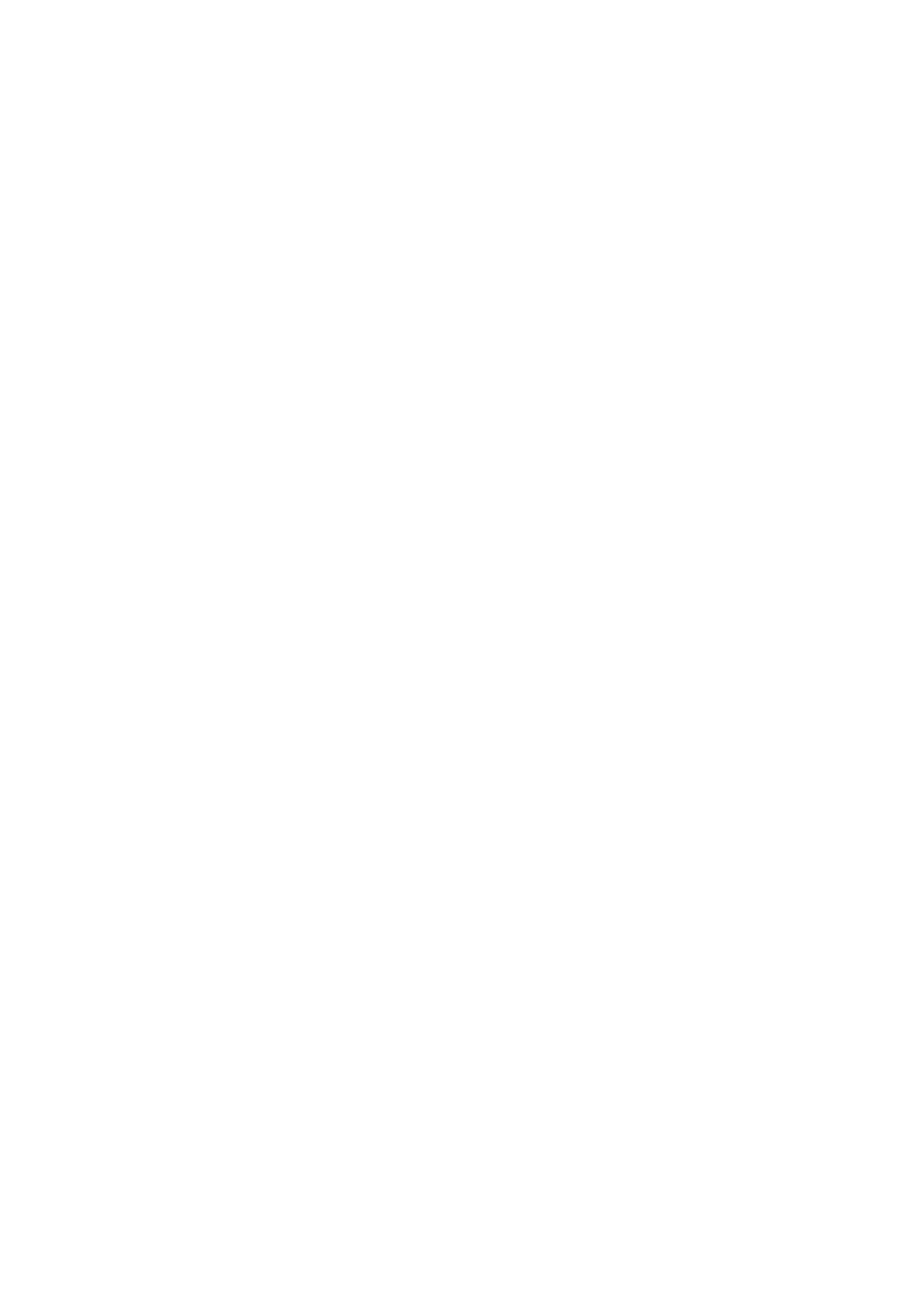## **REPORT OF THE STANDING COMMITTEE ON ENVIRONMENT AND PUBLIC AFFAIRS**

## **IN RELATION TO THE**

## **ANNUAL REPORT 2006**

## **1 INTRODUCTION**

- 1.1 Prior to the previous, Thirty-Sixth Parliament, it was the usual practice for the Governor, on advice from the Executive, to prorogue and reopen the Parliament once a year.<sup>1</sup> Reflecting this practice, parliamentary committees prepared 'sessional' reports for tabling in the Legislative Council on their work during that period.
- 1.2 In June 2003, the Government indicated that it did not intend to continue to ask the Governor to prorogue on an annual basis<sup>2</sup> and prorogation did not occur in August 2003 or August 2004 during the Thirty-Sixth Parliament. Reflecting this shift in practice, in the Thirty-Seventh Parliament, parliamentary committees of the Legislative Council will table annual reports relating to their work during the calendar year.

## **2 REPORTING PERIOD**

2.1 This report covers the period of activity by the Standing Committee on Environment and Public Affairs (**Committee**) between 31 January 2006 and 31 December 2006 in the second year of the Thirty-Seventh Parliament.

## **3 ESTABLISHMENT OF THE COMMITTEE**

- 3.1 The Committee was established on 17 August 2005 as part of a series of changes to the Legislative Council committee system.
- 3.2 The Committee's current terms of reference are published on the inside cover of this Report.
- 3.3 The Committee continues the work of the previous Standing Committee on Environment and Public Affairs (**Former Committee**), which operated during the Thirty-Sixth Parliament from 24 May 2001 until 17 August 2005. The Committee's terms of reference are predominantly the same as those of the Former Committee, but with five Members rather than seven.

<sup>1</sup> Hon Kim Chance, MLC, Minister for Agriculture and Leader of the House, Western Australia, Legislative Council, *Parliamentary Debates (Hansard)*, 25 June 2003, p9149.

 $\overline{2}$ *Ibid*, p9150.

G:\DATA\EV\EVrp\ev.ann.070508.rpf.009.xx.a.doc 1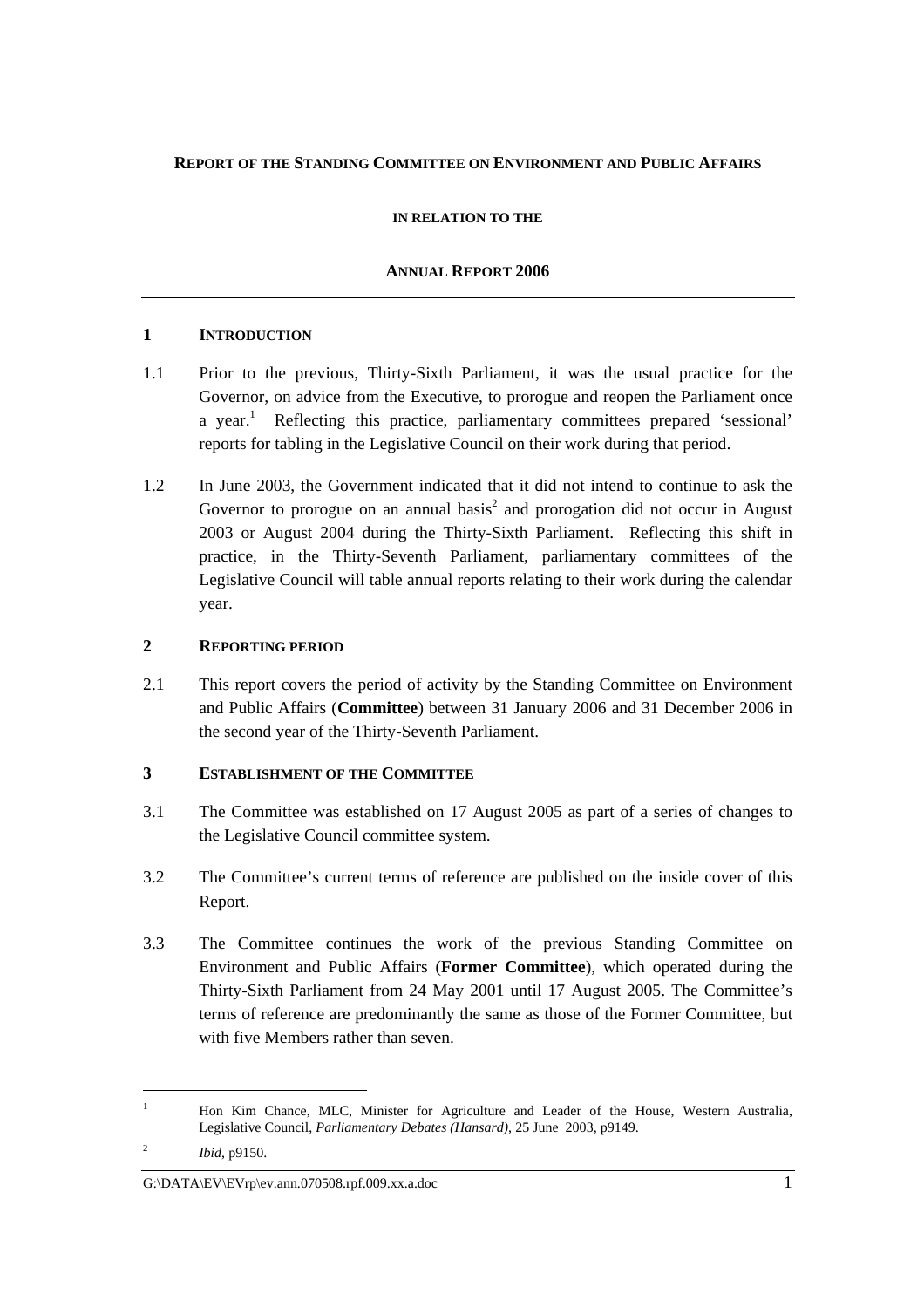3.4 The functions of the Committee are to inquire into and report on: public and private policies, practices, schemes, arrangements or projects in Western Australia (**WA**) which affect or may affect the environment; any bill referred by the House; and petitions.

## **4 MEMBERSHIP**

4.1 Following the change to the Committee's terms of reference in August 2005 there were five Members appointed being: Hon Louise Pratt MLC (Chair), Hon Bruce Donaldson MLC (Deputy Chairman), Hon Kate Doust MLC, Hon Paul Llewellyn MLC, and Hon Robyn McSweeney MLC.

## **5 STAFF AND SUPPORT SERVICES**

- 5.1 The Legislative Council Committee Office supports the Committee. The Committee has been staffed by Vincent Cusack, Advisory Officer (General) and Mark Warner, Committee Clerk.
- 5.2 The Committee's terms of reference provide that, where relevant, it is to assess the merit of matters or issues arising from an inquiry in accordance with the principles of ecological sustainable development and the minimisation of harm to the environment.
- 5.3 During 2006 the Committee reviewed the term "ecologically sustainable development" and considered it important to provide a synopsis of the evolution of the more widely used term of "sustainability" throughout Australia in this report.

### **6 ECOLOGICALLY SUSTAINABLE DEVELOPMENT**

6.1 'Sustainable Development' has no universally accepted definition. It has over a number of decades been defined in many different ways. One of the most popularly used definitions comes from the 1987 World Commission on Environment and Development, *Our Common Future* (the Brundtland Report),<sup>3</sup> which states:

> *Sustainable development is development that meets the needs of the present without compromising the ability of future generations to meet their own needs.*<sup>4</sup>

6.2 The Brundtland Report recognised that sustainable development means adopting lifestyles within the planet's ecological means. The Brundtland Report also made it clear that the world's current pattern of economic growth is not sustainable on

<sup>3</sup> Dr Gro Harlem Brundtland was the Chairperson of the World Commission on Environment and Development and the report is often referred to as the Brundtland Report.

<sup>4</sup> Gro Harlem Brundtland (Chair), The World Commission on Environment and Development, *Our Common Future,* Oxford University Press, Oxford, 1987, p43.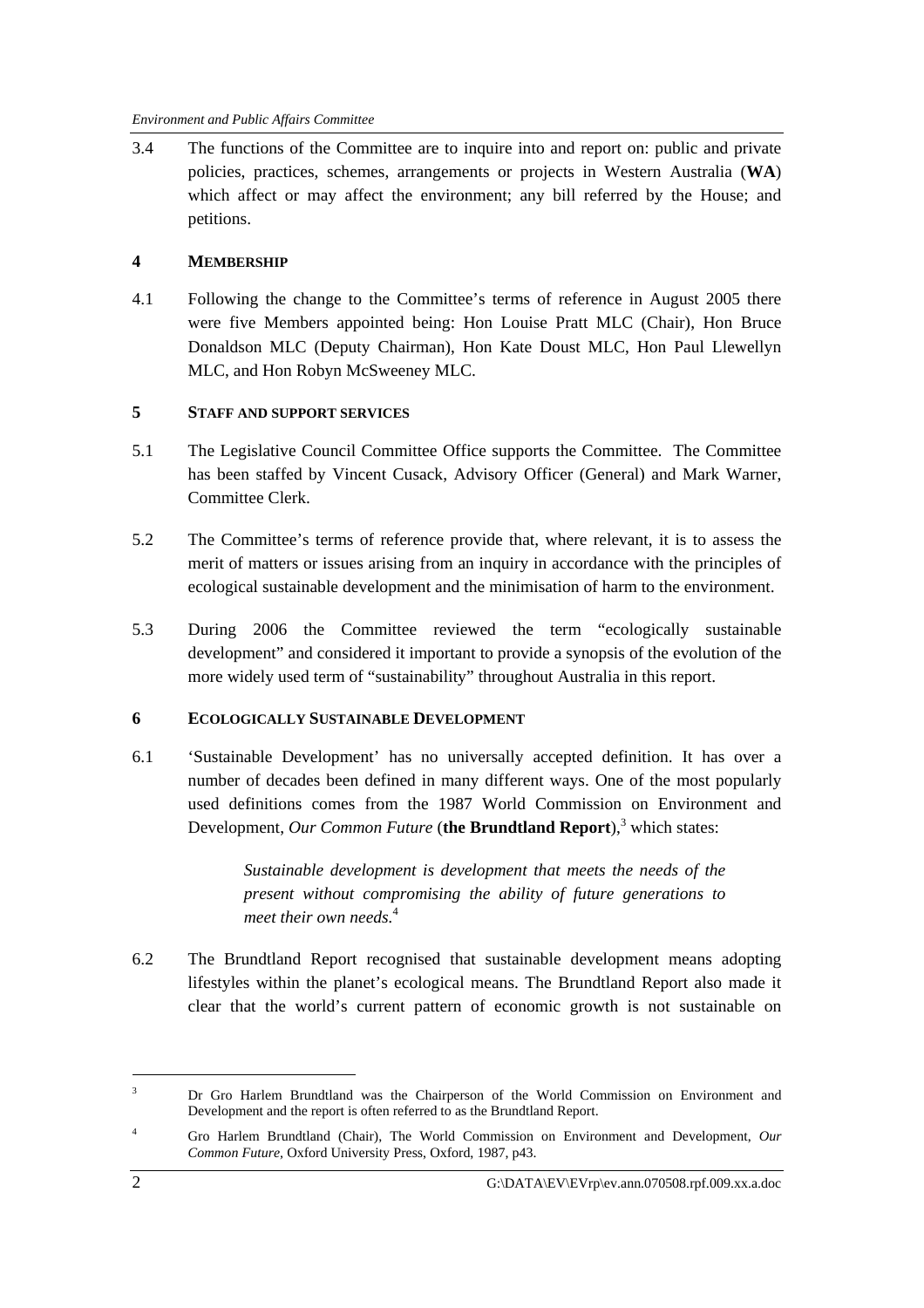ecological grounds and that a new type of development is required to meet foreseeable human needs.

6.3 Australia has used a slightly different term namely Ecologically Sustainable Development (**ESD**). In 1990, the Commonwealth Government suggested the following definition for ESD in Australia:

> *… using, conserving and enhancing the community's resources so that ecological processes, on which life depends, are maintained, and the total quality of life, now and in the future, can be increased.*<sup>5</sup>

- 6.4 The Committee understands that ESD is development that aims to meet the needs of Australians today, while conserving our ecosystems for the benefit of future generations. To do this, methods need to be developed for using those environmental resources which form the basis of the Australian economy in a way which maintains and, where possible, improves their range, variety and quality. At the same time resources need to be utilised to develop industry and generate employment. As such, ESD represents one of the greatest challenges facing Australia's governments, industry, business and the community now and in the future.
- 6.5 The Australian National Strategy for Ecologically Sustainable Development (**National Strategy**<sup>6</sup> evolved over several years and through extensive consultation with all levels of government, business, industry, academia, voluntary conservation organisations, community-based groups and individuals. The National Strategy's origins stem back to the release of the World Conservation Strategy in 1980, the National Conservation Strategy for Australia in 1983, and the 1987 Brundtland Report.
- 6.6 ESD is, according to the National Strategy, characterised by:
	- consideration of the wider economic, social and environmental (**Triple Bottom Line**) implications of governmental and private actions;
	- taking a long term rather than a short term view when assessing those actions;
	- reduction of the likelihood of serious environmental impacts;
	- reduction of divisive and damaging confrontations which have characterised some developments;
	- improvements in the quality of our land, air and water; and

<sup>5</sup> Department of the Prime Minister and Cabinet, *Ecologically Sustainable Development: A Commonwealth Discussion Paper*, Canberra, Australian Government Publishing Service, 1990.

<sup>6</sup> Ecologically Sustainable Development Steering Committee, *National Strategy for Ecologically Sustainable Development*, Canberra, Australian Government Publishing Service, 1992.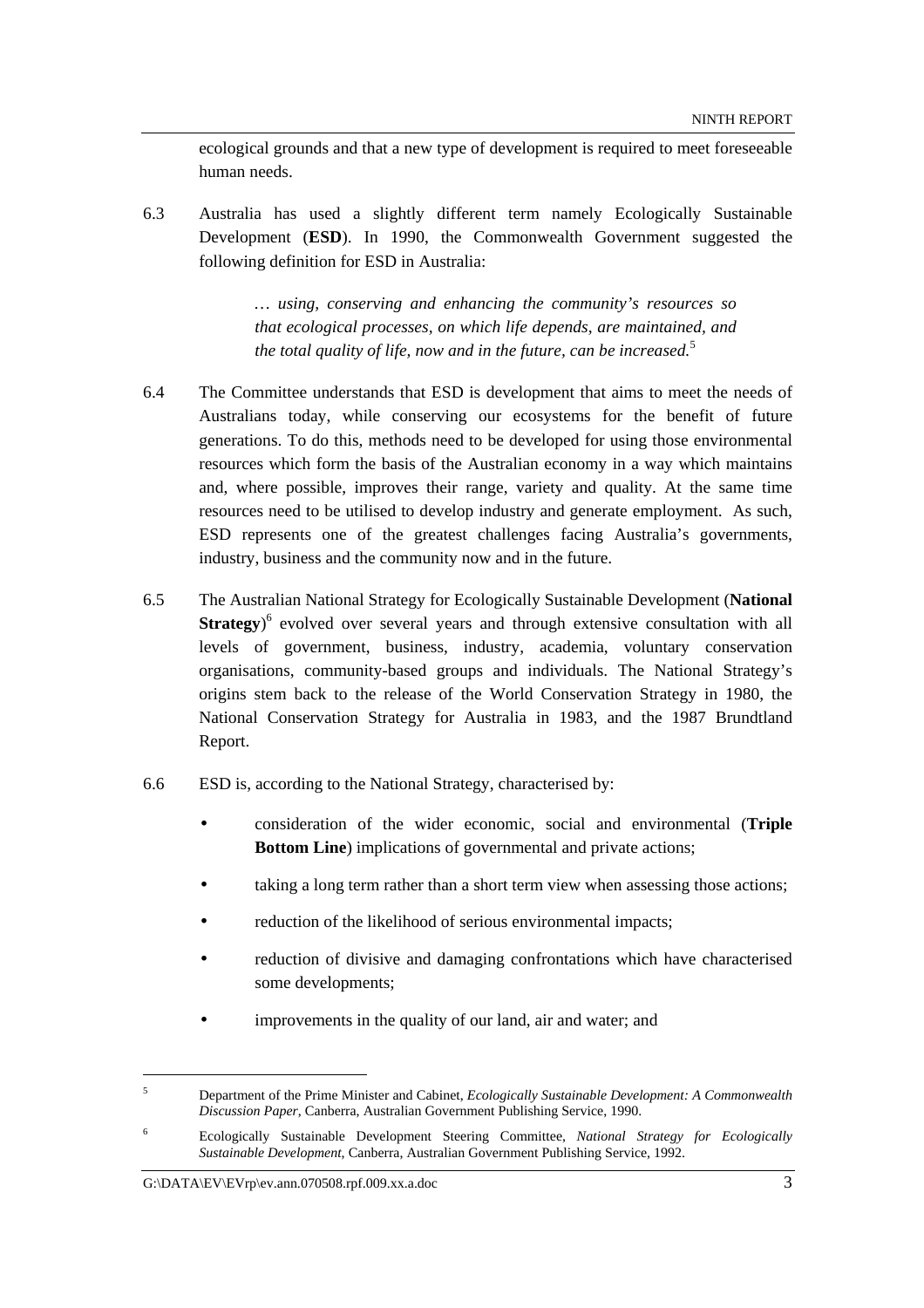- the development of new environmentally friendly products and processes.
- 6.7 The ESD model of decision making under the National Strategy offers a method of minimising conflict at all levels. It has been adopted by governments, at least on paper, as the central plank of Australia's environmental management framework. The National Strategy sets out the Council of Australian Government's view of the potential of ESD:

*By developing this Strategy, we have demonstrated our belief that a co-ordinated approach to ESD is required… The goal is development that improves the total quality of life, both now and in the future, in a way that maintains the ecological processes on which life depends.*<sup>7</sup>

## **Evolution towards sustainability in Western Australia**

- 6.8 In late 2003, and after a lengthy consultation period, the Western Australian Government launched its State Sustainability Strategy (**WA Sustainability Strategy**). This comprehensive report went beyond the earlier definitions of ESD, and mere references to the triple bottom line approach, by focusing on the need to 'integrate' the environment, economic and social principles and outcomes.
- 6.9 In the WA Sustainability Strategy, sustainability is defined as:

*… meeting the needs of current and future generations through an integration of environmental protection, social advancement, and economic prosperity*. 8

- 6.10 The Committee understands that a main concern with the earlier references to, and assessments of, ESD in Australia was that the triple bottom line issues were often treated in isolation. The inherent failing with that approach was that even when the environmental, economic and social outcomes were listed, often particular benefits were considered to have more merit or were given a 'higher' weighting than others.
- 6.11 To provide guidance for overcoming that problem, the WA Sustainability Strategy emphasised the need for all proposals to be assessed by considering the environmental, social and economic factors together to ensure that trade-offs are minimised.
- 6.12 In other words, the WA Sustainability Strategy provides the framework that enables private enterprise, the community and government to find net benefit in all three areas.

<sup>7</sup> *Ibid*.

<sup>8</sup> Government of Western Australia, *The Western Australian State Sustainability Strategy: a vision for quality of life in Western Australia,* Perth, September 2003, p24.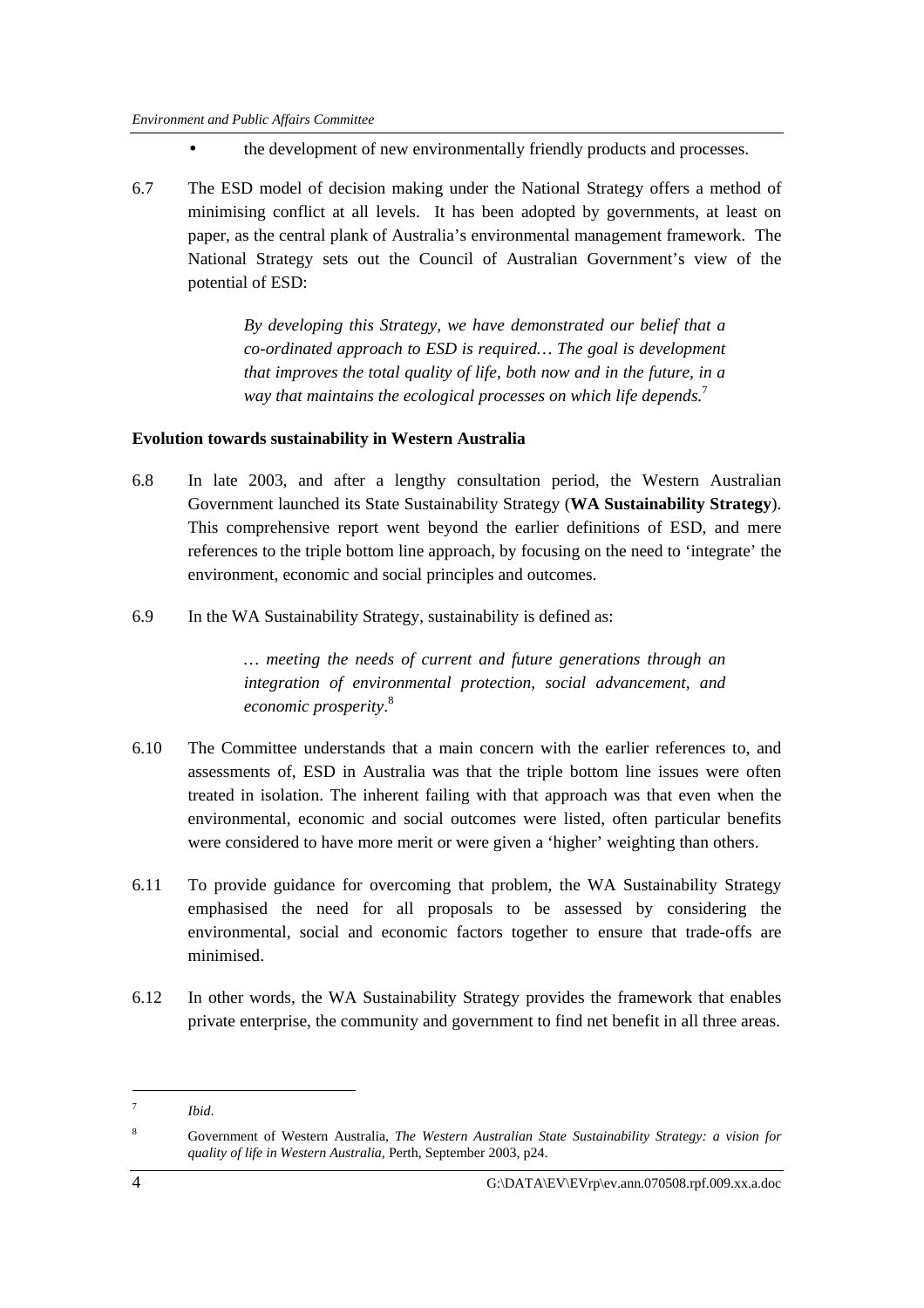- 6.13 The Committee acknowledged the conceptual clarification contained in the WA State Sustainability Strategy but noted the need to constantly revise and reinforce the objective of integrating the triple bottom line approach across all spheres of government.
- 6.14 The Committee noted that the term "ecologically sustainable development" may not be entirely appropriate in the Committee's terms of reference as the term "sustainability" is the current preferred term used throughout Australia.

## **7 WORK OF THE COMMITTEE IN 2006**

7.1 When Schedule 1 of the Standing Orders was amended, the Legislative Council resolved that:

> *The Committees now established under Schedule 1 may inquire into and report on those matters referred to, or initiated by, their predecessor committee and for that purpose may consider evidence and records relating to the same.*<sup>9</sup>

7.2 Consequently, the Committee resolved to continue a number of inquiries and issues which were before the Former Committee and these are referred to in this Report.

### **Petitions**

- 7.3 A function of the Committee, as provided by its term of reference 1.3(c), is to inquire into and report on petitions.
- 7.4 A petition is a request for action by the Legislative Council from a citizen or resident or a group of citizens or residents. The Committee considers petitions that have been tabled by a Member of the Legislative Council on behalf of a person or groups within the community.
- 7.5 When reviewing petitions, the Committee seeks to provide a forum for public discussion on matters of community interest and to allow interested persons, or groups, to bring their concerns to the attention of the Legislative Council.
- 7.6 The Western Australian Legislative Council is the only House of Parliament in Australia that refers all petitions to a committee for inquiry and report.<sup>10</sup> In many

<sup>9</sup> Hon Kim Chance MLC, Leader of the House, Western Australia, Legislative Council, *Parliamentary Debates (Hansard),* 17 August 2005, p4088.

<sup>&</sup>lt;sup>10</sup> In Queensland, the Clerk of the Parliament sends petitions to the relevant Minister. The Minister may respond to the Clerk, who then tables the response, forwards a copy of the response to the tabling Member and publishes the response on the Parliament's website. See http:// www.parliament.qld.gov.au (accessed on 7 May 2007). Petitions tabled in the Senate are "brought to the notice of the appropriate Senate Committee"; however, there is no requirement for those committees to inquire into or report back to the Senate on the petition. See http://www.aph.gov.au/Senate/pubs/guides/briefno21.htm (accessed on 7 May 2007).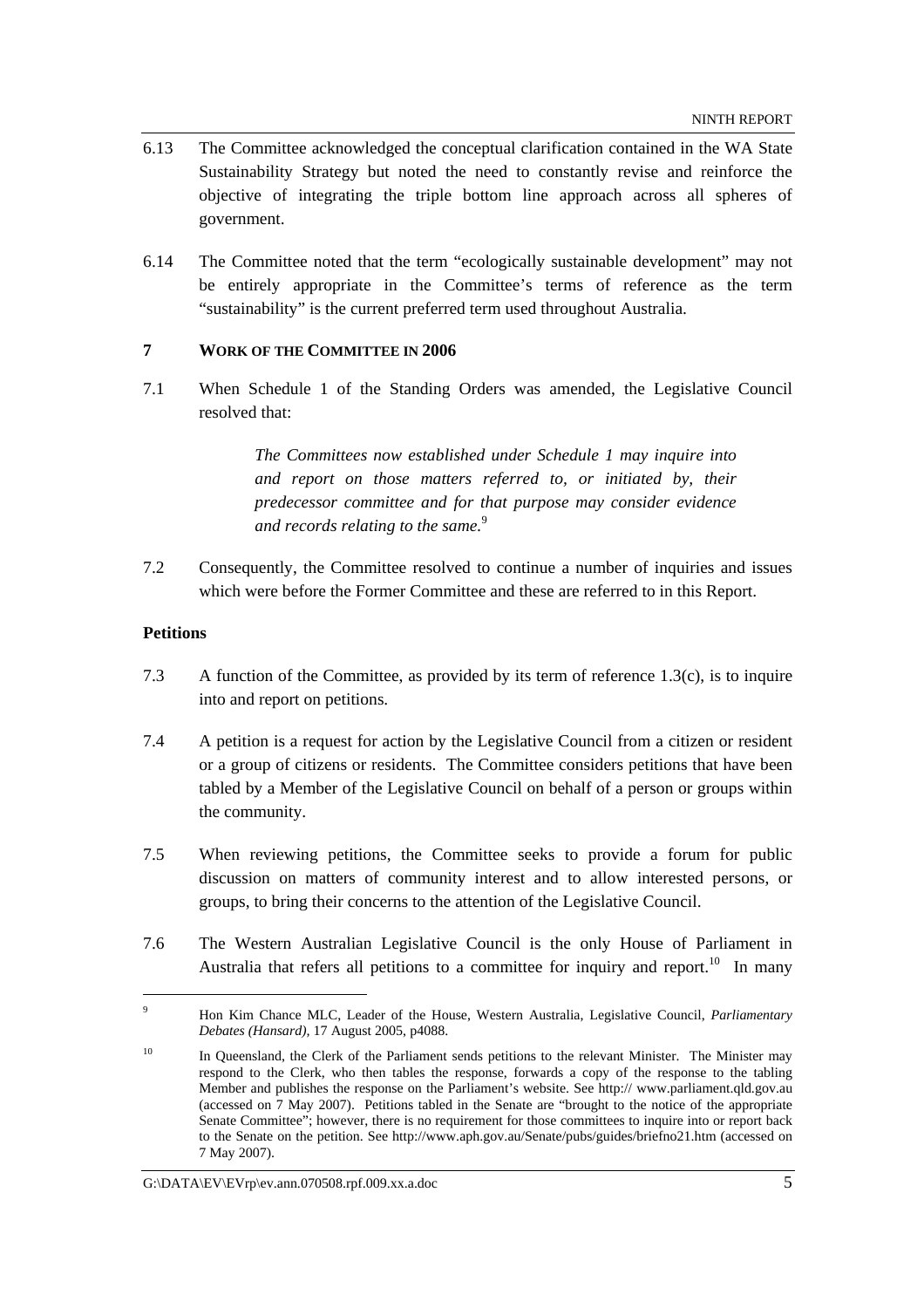other jurisdictions petitions are simply recorded in *Hansard* and no further investigation is undertaken.

*The Parliamentary Commissioner for Administrative Investigations (Ombudsman)* 

- 7.7 Certain issues or matters raised in a petition may come under the Parliamentary Commissioner for Administrative Investigations' (**Ombudsman**) jurisdiction as set out in the *Parliamentary Commissioner Act 1971*.
- 7.8 The Committee liaises regularly with the Ombudsman's office in recognition of the fact that a matter raised by a petition may have been previously considered or could currently be under consideration by that office.
- 7.9 The Committee has resolved to report regularly to the Parliament on the progress of petitions that stand referred to the Committee under Standing Order 134(i) of the *Standing Orders of the Legislative Council*. Please refer to the committee's overview of petitions reports for more details.<sup>11</sup>
- 7.10 The Committee received 19 petitions during this reporting period. The Committee finalised 19 petitions, some of which were carried over from the previous year, and there were 15 petitions remaining for consideration as of 31 December 2006.

## **8 PETITIONS FINALISED BY THE COMMITTEE BETWEEN 31 JANUARY AND 31 DECEMBER 2006**

- 8.1 The following list of petitions were finalised by the Committee between 31 January and 31 December 2006.
	- Petition No 2 Bluegum and Commercial Forestry Ban Porongurup. Finalised on 21 June 2006.
	- Petition No 11 Alcoa Liquor Burner at Kwinana. Finalised on 22 March 2006.
	- Petition No 13 Woodchip Mill at Bunbury Port. Finalised on 22 March 2006.
	- Petition No 14 Uranium Mining in WA. Finalised on 31 May 2006.
	- Petition No 15 Aerial Spraying of Insecticides in the Great Southern. Finalised on 21 June 2006.
	- Petition No 16 Yilgarn Drainage System in the Eastern Wheatbelt. Finalised on 12 April 2006.

Petition No 17 – Synergy Regional Call Centres. Finalised on 3 May 2006.

<sup>11</sup> Western Australia, Legislative Council, Standing Committee on Environment and Public Affairs, Report 5, *Overview of Petitions*, 24 August 2006; and Report 6, *Overview of Petitions*, 6 December 2006.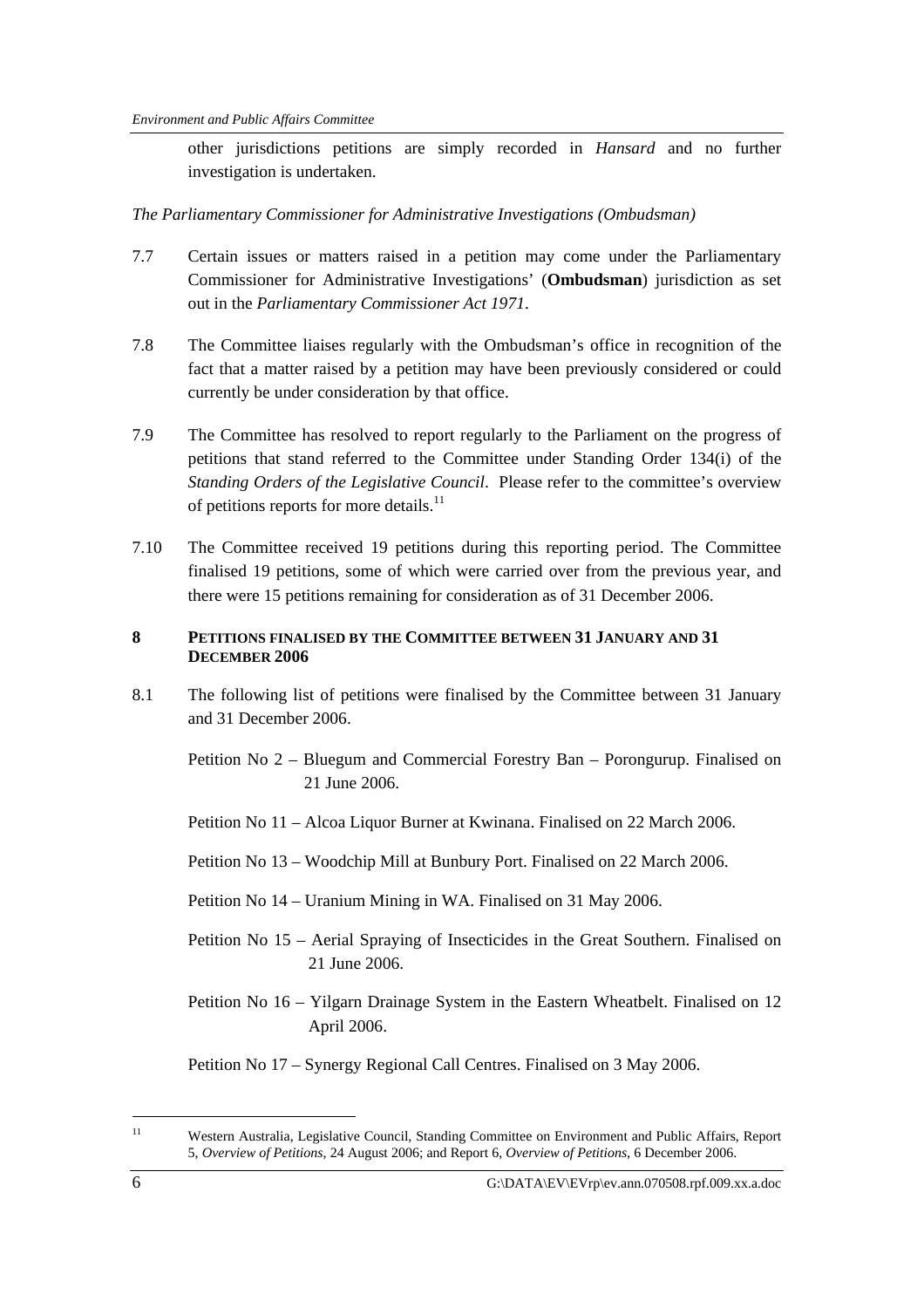Petition No 19 – Regional Park for Bushland Protection. Finalised on 24 May 2006.

- Petition No 20 Local Midwifery Care Options across WA. Finalised on 12 April 2006.
- Petition No 21 Sunset on the Swan River Foreshore at Dalkeith. Finalised on 22 March 2006.
- Petition No 23 Heritage Land at Sunset at Dalkeith. Finalised on 24 May 2006.
- Petition No 24 A Proposed Marina at Point Peron. A separate report was tabled in the Legislative Council on 7 December 2006 and thus the petition was finalised.<sup>12</sup>
- Petition No 25 Regarding the Perry Lakes Redevelopment Bill 2005. Finalised on 15 March 2006.
- Petition No 26 Regarding the Karri Forest (Crowea 09) Northcliffe. Finalised on 3 May 2006.
- Petition No 27 New Primary School in Hillarys. Finalised on 25 October 2006.
- Petition No 28 Infill Deep Sewerage for Spearwood, Hamilton Hill and Munster. Finalised on 25 October 2006.

Petition No 29 – Sorry Day Public Holiday. Finalised on 23 August 2006.

Petition No 30 – Select Committee into Wait Times for Children needing Therapeutic Services. Finalised on 21 June 2006.

Petition No 32 – Australind Rail Service. Finalised on 18 October 2006.<sup>13</sup>

#### **9 REPORTS TABLED**

- 9.1 During 2006 the Committee tabled the following four reports in the Legislative Council:
	- *Report 4: Annual Report* (tabled on 23 March 2006).
	- *Report 5: Overview of Petitions Report* (tabled on 24 August 2006).
	- *Report 6: Overview of Petitions Report* (tabled on 6 December 2006).
	- *Report 7: A Petition into the Proposed Marina at Point Peron* (tabled on 7 December 2006).

<sup>&</sup>lt;sup>12</sup> Western Australia, Legislative Council, Standing Committee on Environment and Public Affairs, Report 7, *A Petition into the Proposed Marina at Point Peron,* 7 December 2006.

<sup>13</sup> Western Australia, Legislative Council, Standing Committee on Environment and Public Affairs, Report 5, *Overview of Petitions*, 24 August 2006; and Report 6, *Overview of Petitions*, 6 December 2006.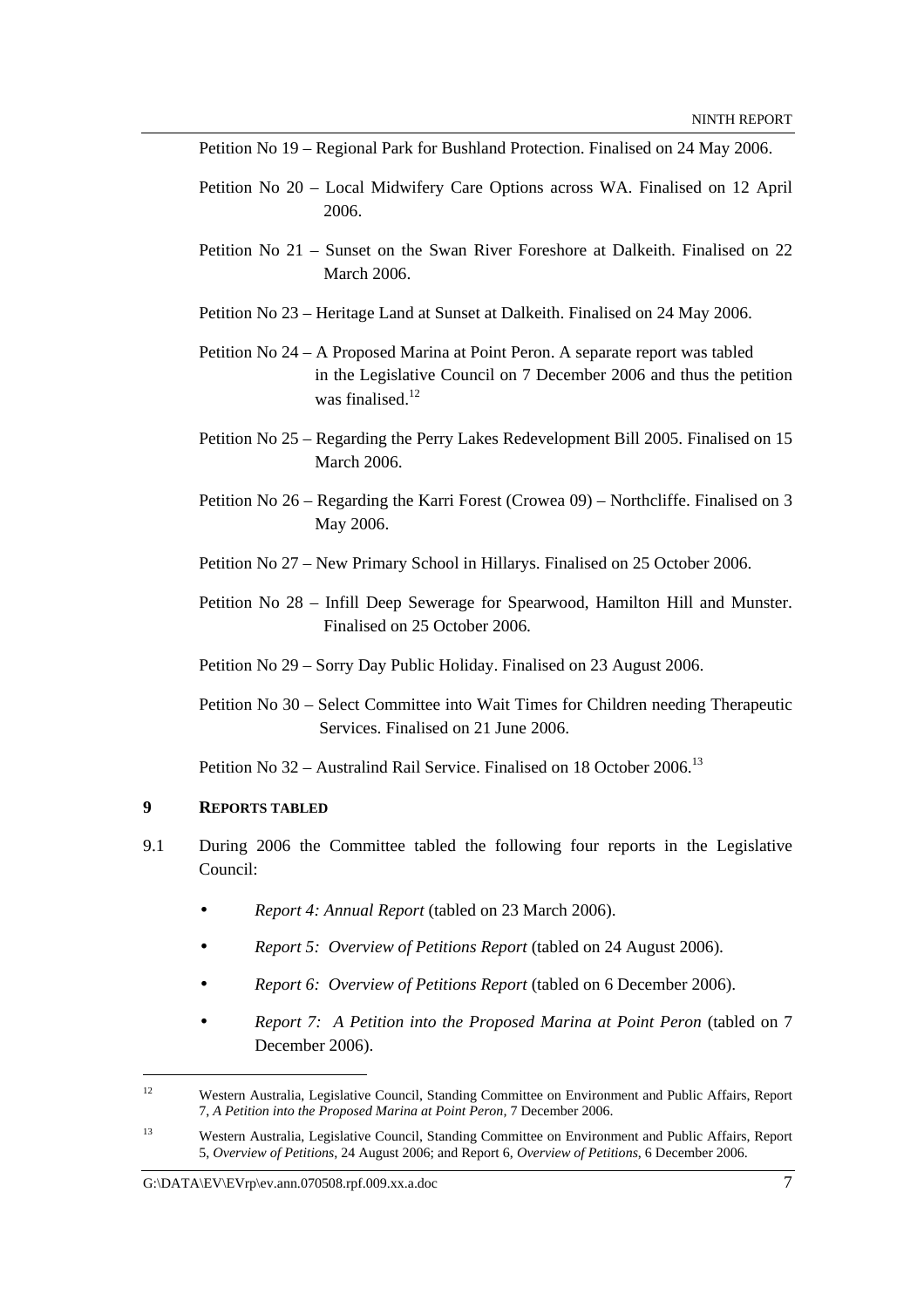## **10 SEMINARS AND CONFERENCES**

Between 24 and 27 July 2006 Hon Louise Pratt MLC (Chair) attended the  $11<sup>th</sup>$  Annual Conference of Parliamentary Public Works and Environment Committees in Queensland. The cost of attendance at the conference was \$4,109.

- 10.1 The theme of the conference was *Ecotourism and Developing Infrastructure.* The agenda is extracted below:
	- The Queensland Ecotourism Plan 2003 2008
	- Inspection Couran Cove
	- Ecotourism and the Couran Cove Resort Project
	- Binna Burra Mountain Lodge
	- Inspection Binna Burra and Gold Coast Hinterland Great Walk
	- Managing Tourism in Queensland parks
	- The Great Walks of Queensland project
	- Environmentally sustainable design and construction of tourism infrastructure
	- The management of tourism in the Great Barrier Reef Marine Park
	- Ecotourism in the Great Barrier Reef Marine Park operator's perspectives
	- The redevelopment of Green Island as an ecotourism resort
	- Quicksilver Connections Reef Biosearch program

## **11 INQUIRY REFERRED BY THE LEGISLATIVE COUNCIL**

- 11.1 On 23 November 2006, the Legislative Council referred the Local Government Amendment Bill (No. 2) 2006, to the Committee for inquiry and report no later than 3 April 2007.
- 11.2 The motion of referral by the Legislative Council contained an order, as per Standing Order 230B, which enabled the Committee to consider the policy of the Bill.<sup>14</sup>
- 11.3 The Committee met its reporting requirement of 3 April 2007<sup>15</sup>

<sup>14</sup> Hon Paul Llewellyn MLC, Western Australia, Legislative Council, *Parliamentary Debates (Hansard),*  23 November 2006, p8754.

<sup>15</sup> Western Australia, Legislative Council, Standing Committee on Environment and Public Affairs, Report 8, *Local Government Amendment Bill (No. 2),* 3 April 2007.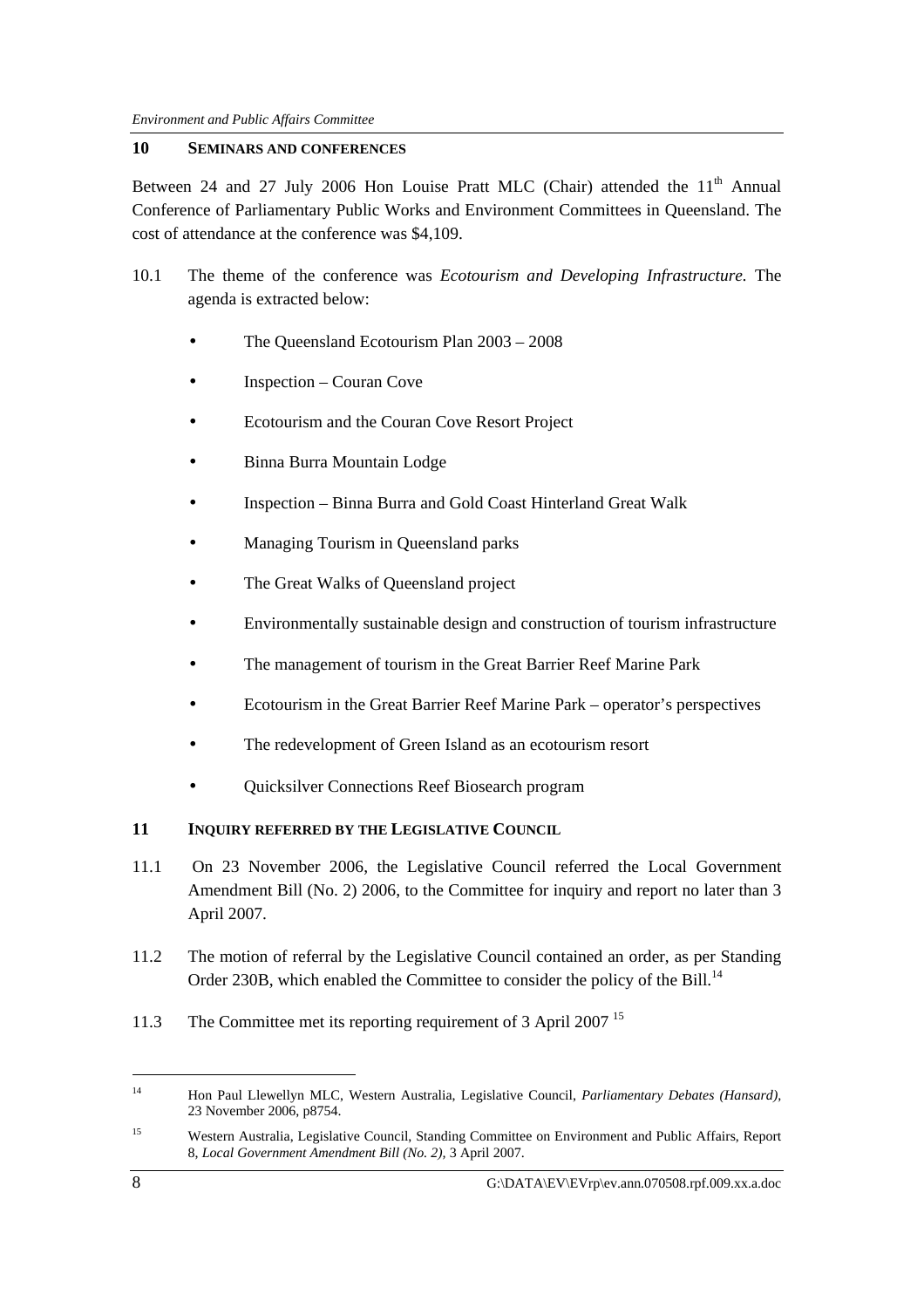## **12 ONGOING PETITIONS AS AT 31 DECEMBER 2006**

- 12.1 The following petitions were the subject of ongoing inquiries by the Committee:
	- Petition No 18 Mr Neil Winzer A Prayer for Relief. Petition tabled by Hon Giz Watson MLC on 22 September 2005 [TP#775];
	- Petition No 31 Family Birth Centre for the South West Region. Petition tabled by Hon Adele Farina MLC on 21 June 2006 [TP#1601];
	- Petition No 33 Royal Perth Hospital. Petition tabled by Hon Helen Morton MLC on 29 August 2006 [TP#1810];
	- Petition No 34 Protection of Mature Trees on Public Land in Urban Areas. Petition tabled by Hon Giz Watson MLC on 20 September 2006 [TP#1894];
	- Petition No 35 Proposal to Clear South Coast Highway Roadside, Denmark. Petition tabled by Hon Giz Watson MLC on 20 September 2006 [TP#1895];
	- Petition No 36 South Cardup Landfill. Petition tabled by Hon Giz Watson MLC on 17 October 2006 [TP#2085];
	- Petition No 37 Water Rights on Freehold Land. Petition tabled by Hon Anthony Fels MLC on 18 October 2006 [TP#2131];
	- Petition No 38 Persecution of Falun Gong Practitioners. Petition tabled by Hon Sally Talbot MLC on 15 November 2006 [TP#2228];
	- Petition No 39 Supported Accommodation Services. Petition tabled by Hon Barbara Scott MLC on 16 November 2006 [TP#2236];
	- Petition No 40 Relocation of Coolbinia Kindergarten. Petition tabled by Hon Peter Collier MLC on 28 November 2006 [TP#2276];
	- Petition No 41 Road Safety Issues in Burswood Road. Petition tabled by Hon Shelia Mills MLC on 23 November 2006 [TP#2277];
	- Petition No 42 Perth Modern School Selection Criteria. Petition tabled by Hon Peter Collier MLC on 5 December 2006 [TP#2299];
	- Petition No 43 Road Reserve Management Shire of Toodyay. Petition tabled by Hon Louise Pratt MLC on 5 December 2006 [TP#2300];
	- Petition No 44 Community Policing Bullsbrook. Petition tabled by Hon Donna Faragher MLC on 6 December 2006 [TP#2315];
	- Petition No 45 Crabbing in Cockburn Sound. Petition tabled by Hon Barbara Scott MLC on 7 December 2006 [TP#2333].